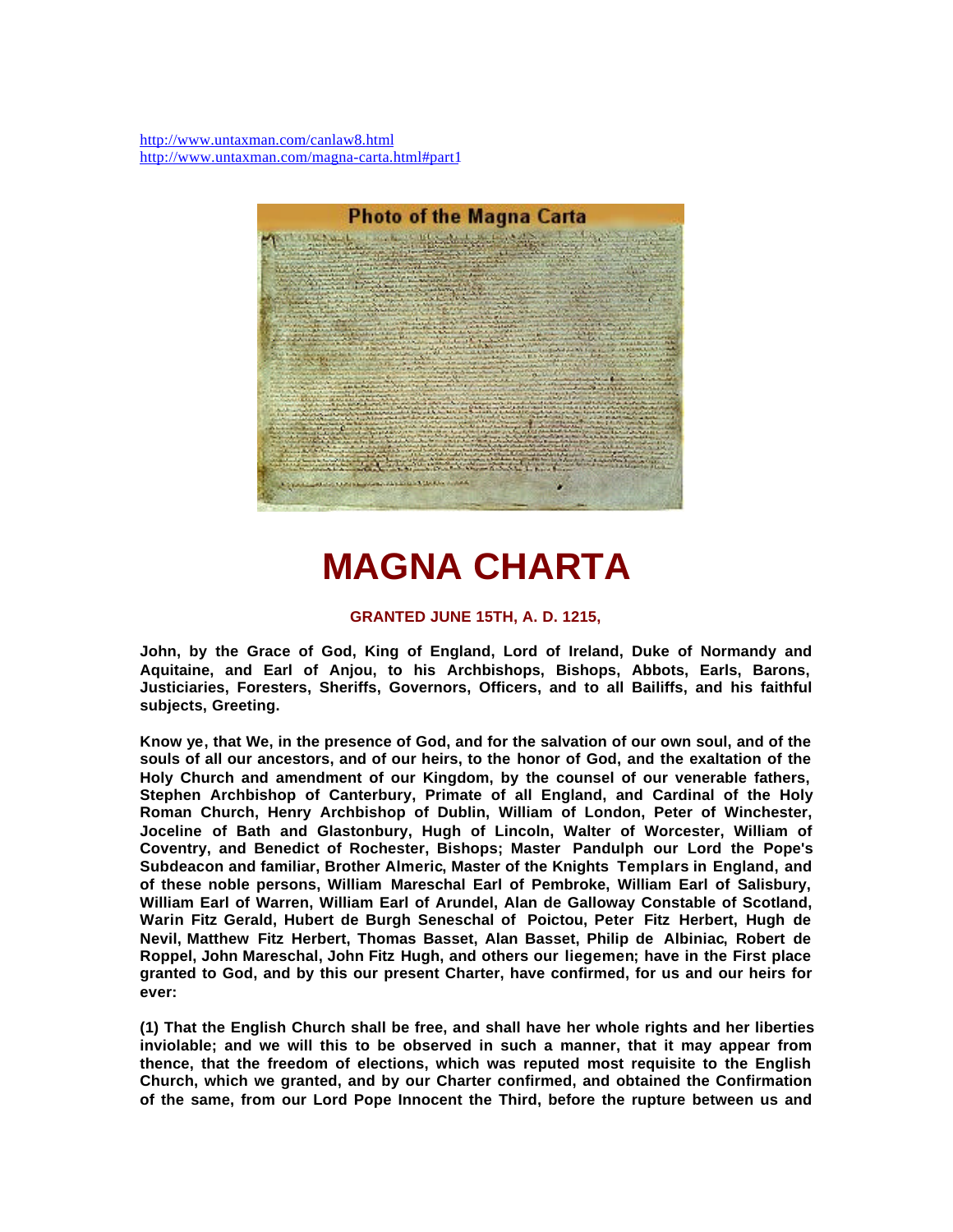**our Barons, was of our own free will: which Charter we shall observe, and we will it to be observed with good faith, by our heirs for ever. We have also granted to all the Freemen of our Kingdom, for us and our heirs for ever, all the underwritten Liberties, to be enjoyed and held by them and by their heirs, from us and from our heirs.**

**(2) If any of our Earls or Barons, or others who hold of us in chief by military service, shall die, and at his death his heir shall be of full age, and shall owe a relief, he shall have his inheritance by the ancient relief; that is to say, the heir or heirs of an Earl, a whole Earl's Barony for one hundred pounds: the heir or heirs of a Baron for a whole Barony, by one hundred pounds; the heir or heirs of a Knight, for a whole Knight's Fee, by one hundred shillings at most: and he who owes less, shall give less, according to the ancient custom of fees.**

**(3) But if the heir of any such be under age, and in wardship, when he comes to age he shall have his inheritance without relief and without fine.**

**(4) The warden of the land of such heir who shall be under age, shall not take from the lands of the heir any but reasonable issues, and reasonable customs, and reasonable services, and the without destruction and waste of the men or goods, and if we commit the custody of any such lands to a Sheriff, or any other person who is bound to us for the issues of them and he shall make destruction or waste upon the wardlands we will recover damages from him and the lands shall be committed to two lawful and discreet men of that fee, who shall answer for the issues to us, or to him to whom we have assigned them. And if we shall give or sell to any one the custody of any such lands, and he shall make destruction or waste upon them, he shall lose the custody; and it shall be committed to two lawful and discreet men of that fee, who shall answer to us in like manner as it is said before.**

**(5) But the warden, as long as he hath the custody of the lands, shall keep up and maintain the houses, parks, warrens, ponds, mills, and other things belonging to them, our of their issues; and shall restore to the heir when he comes of full age, his whole estate, provided with ploughs and other implements of husbandry, according as the time of Wainage shall require, and the issues of the lands can reasonably afford.**

**(6) Heirs shall be married without disparagement, so that before the marriage be contracted, it shall be notified to the relations of the heir by consanguinity.**

**(7) A widow, after the death of her husband, shall immediately, and without difficulty have her marriage and her inheritance; nor shall she give any thing for her dower, or for her marriage, or for her inheritance, which her husband and she held at the day of his death: and she may remain in her husband's house forty days after his death, within which time her dower shall be assigned.**

**(8) No widow shall be compelled to marry herself, while she is willing to live without a husband; but yet she shall give security that she will not marry herself without our consent, if she hold of us, or without the consent of the lord of whom she does hold, if she hold of another.**

**(9) Neither we nor our Bailiffs, will seize any land or rent for any debt, while the chattels of the debtor are sufficient for the payment of the debt; nor shall the sureties of the debtor be compelled, while the principal debtor is able to pay the debt; and if the principal debtor fail in payment of the debt, not having wherewith to discharge it, the sureties shall answer for the debt; and if they be willing, they shall have the lands and rents of the debtor, until satisfaction be made to them for the debt which they had before paid for him, unless the principal debtor can shew himself acquitted thereof against the said sureties.**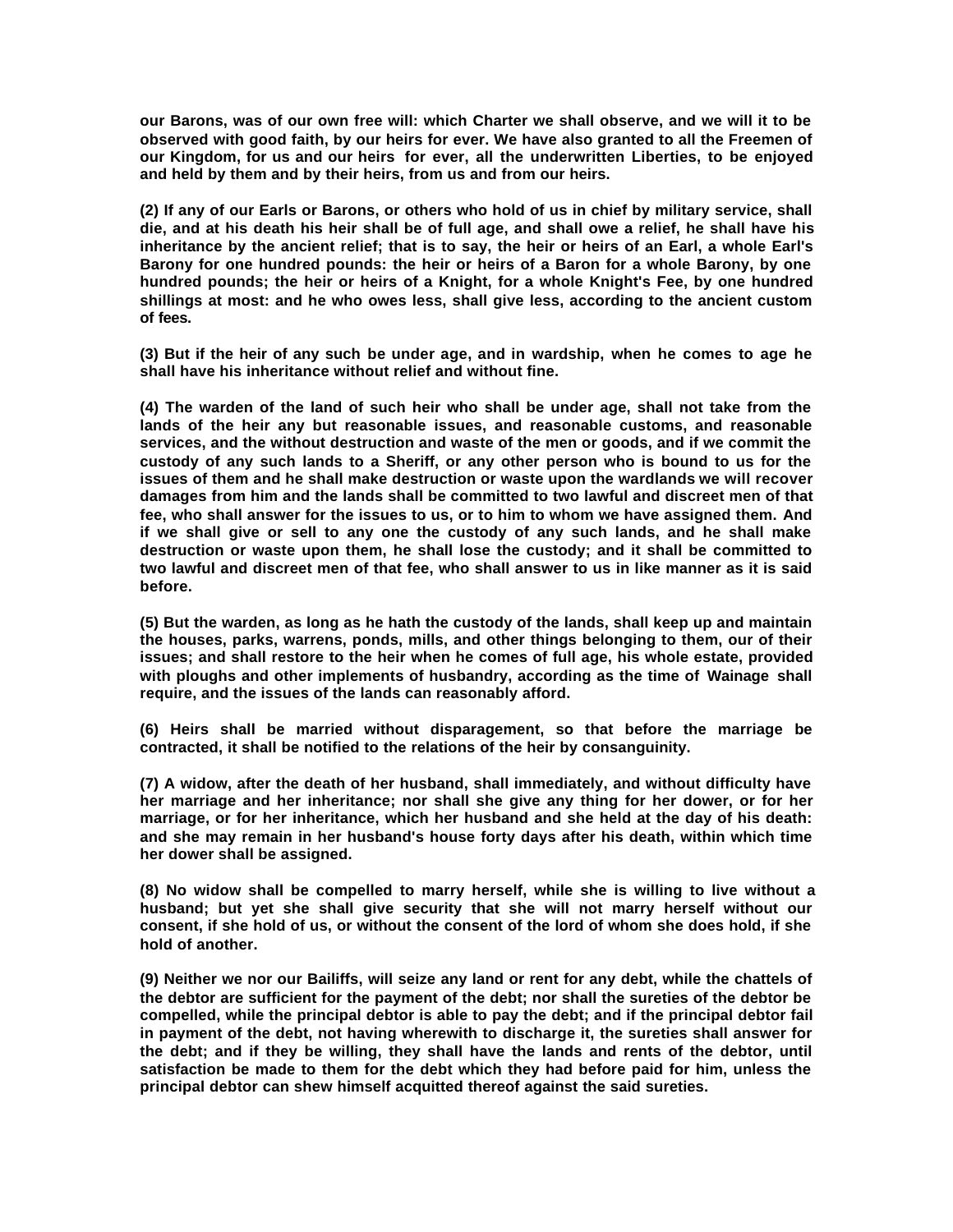**(10) If any one hath borrowed any thing from the Jews, more or less, and die before that debt be paid, the debt shall pay no interest so long as the heir shall be under age, of whomsoever he may hold; and if that debt shall fall into our hands, we will not take any thing except the chattel contained in the bond,**

**(11) And if any one shall die indebted to the Jews, his wife shall have her dower and shall pay nothing of that debt; and if children of the deceased shall remain who are under age, necessaries shall be provided for them, according to the tenement which belonged to the deceased: and out of the residue the debt shall be paid, saving the rights of the lords (of whom the lands are held). In like manner let it be with debts owing to others than Jews.**

**(12) No scutage nor aid shall be imposed in our kingdom, unless by the common council of our kingdom; excepting to redeem our person, to make our eldest son a knight, and once to marry our eldest daughter, and not for these, unless a reasonable aid shall be demanded.**

**(13) In like manner let it be concerning the aids of the City of London. And the City of London should have all it's ancient liberties, and it's free customs, as well by land as by water. Furthermore, we will and grant that all other Cities, and Burghs, and Towns, and Ports, should have all their liberties and free customs.**

**(14) And also to have the common council of the kingdom, to assess and aid, otherwise than in the three cases aforesaid: and for the assessing of scutages, we will cause to be summoned the Archbishops, Bishops, Abbots, Earls, and great Barons, individually, by our letters. And besides, we will cause to be summoned in general by our Sheriffs and Bailiffs, all those who hold of us in chief, at a certain day, that is to say at the distance of forty days, (before their meeting,) at the least, and to a certain place; and in all the letters of summons, we will express the cause of the summons: and the summons being thus made, the business shall proceed on the day appointed, according to the counsel of those who shall be present, although all who had been summoned have not come.**

**(15) We will not give leave to any one, for the future, to take an aid of his own free men, except for redeeming his own body, and for making his eldest son a knight, and for marrying once his eldest daughter; and not that unless it be a reasonable aid.**

**(16) None shall be compelled to do more service for a Knight's Fee, nor for any other free tenement, than what is due from thence.**

**(17) Common Pleas shall not follow our court, but shall be held in any certain place.**

**(18) Trials upon the Writs of Novel Disseisin, Of Mort d'Ancestre (death of the ancestor), and Darrien Presentment (last presentation), shall not be taken but in their proper counties, and in this manner:We, or our Chief Justiciary, if we are out of the kingdom, will send two Justiciaries into each county, four times in the year, who, with four knights of each county, chosen by the county, shall hold the aforesaid assizes, within the county on the day, and at the place appointed.**

**(19) And if the aforesaid assizes cannot be taken on the day of the county court, let as many knights and freeholders, of those who were present at the county court remain behind, as shall be sufficient to do justice, according to the great or less importance of the business.**

**(20) A free man shall not be fined for a small offence, but only according to the degree of the offence; and for a great delinquency, according to the magnitude of the delinquency, saving his contenement: a Merchant shall be fined in the same manner, saving his merchandise, and a villain shall be fined after the same manner, saving to him his**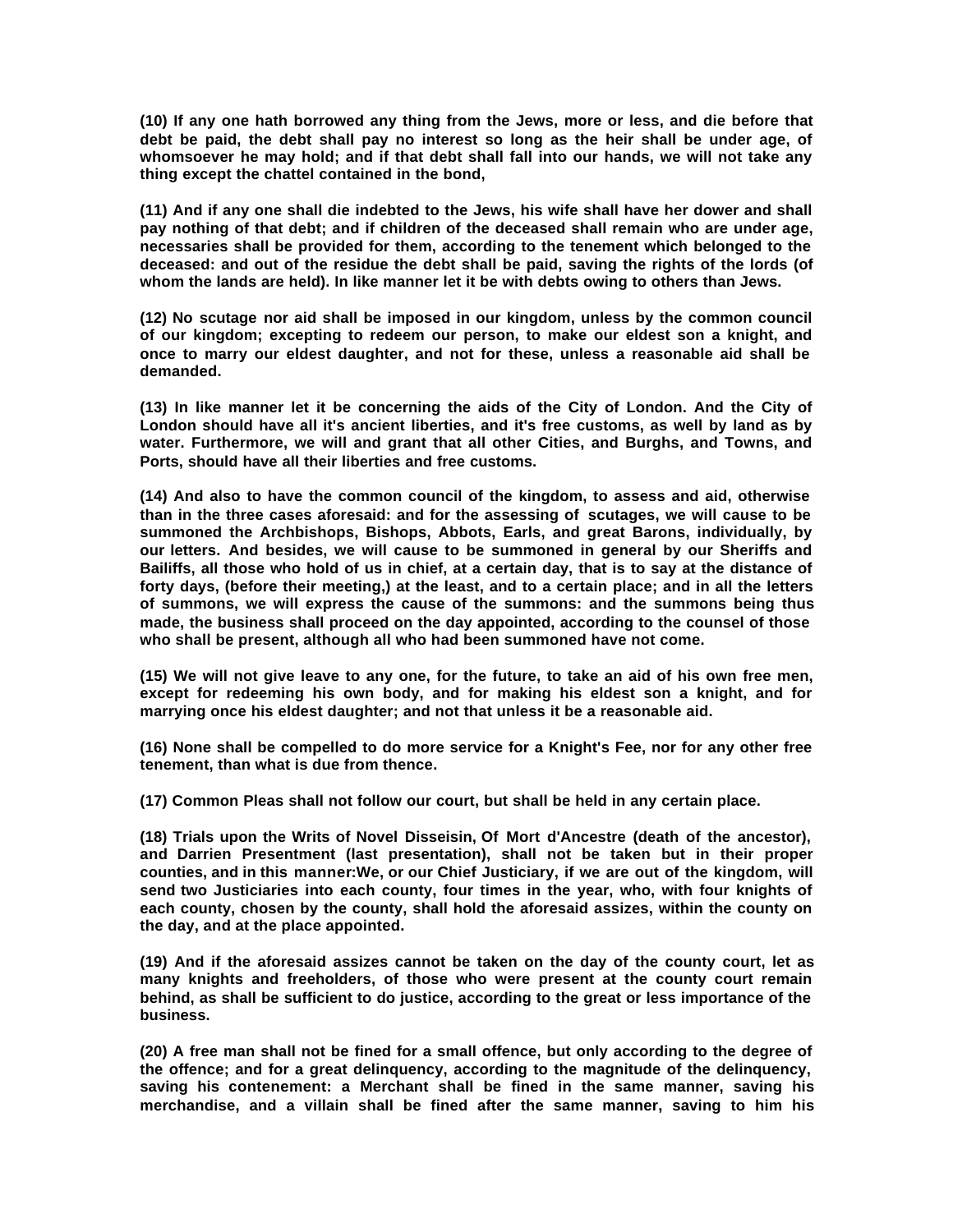**Wainage, if he shall fall into our mercy; and none of the aforesaid fines shall be assessed, but by the oath of honest men of the vicinage.**

**(21) Earls and Barons shall not be fined but by their Peers, and that only according to the degree of their delinquency.**

**(22) No Clerk shall be fined for his lay tenement, but according to the manner of the others as aforesaid, and not according to the quantity of his ecclesiastical benefice.**

**(23) Neither a town nor any person shall be compelled to build bridges or embankments, excepting those which anciently, and of right, are bound to do it.**

**(24) No Sheriff, Constable, Coroners, nor other of our Bailiffs, shall hold pleas of our crown.**

**(25) All Counties, and Hundreds, Trethings, and Wapontakes, shall be at the ancient rent, without any increase, excepting in our Demesne manors.**

**(26) If any one holding of us a lay fee dies, and the Sheriff or our Bailiff, shall shew our letterspatent of summons concerning the debt which the defunct owed to us, it shall be lawful for the Sheriff or our Bailiff to attach and register the chattels of the defunct found on that lay fee, to the amount of that debt, by the view of lawful men, so that nothing shall be removed from thence until our debt be paid to us; and the rest shall be left to the executors to fulfil the will of the defunct; and if nothing be owing to us by him, all the chattels shall fall to the defunct, saving to his wife and children their reasonable shares.**

**(27) If any free man shall die intestate, his chattels shall be distributed by the hands of his nearest relations and friends, by the view of the Church, saving to every one the debts which the defunct owed.**

**(28) No Constable nor other Bailiff of ours shall take the corn or other goods of any one, without instantly paying money for them, unless he can obtain respite from the free will of the seller.**

**(29) No Constable (Governor of a Castle) shall compel any Knight to give money for castle guard, if he be willing to perform it in his own person, or by another able man, if he cannot perform it himself, for a reasonable cause:and if we have carried or sent him into the army, he shall be excused from castle guard, according to the time that he shall be in the army by our command.**

**(30) No Sheriff nor Bailiff of ours, nor any other person shall take the horses or carts of any free man, for the purpose of carriage, without the consent of the said free man.**

**(31) Neither we, nor our Bailiffs, will take another man's wood, for our castles or other uses, unless by the consent of him to whom the wood belongs.**

**(32) We will not retain the lands of those who have been convicted of felony, excepting for one year and one day, and then they shall be given up to the lord of the fee.**

**(33) All kydells (wears) for the future shall be quite removed our of the Thames, and the Medway, and through all England, excepting upon the sea coast.**

**(34) The writ which is called Praecipe, for the future shall not be granted to any one of any tenement, by which a free man may lose his court.**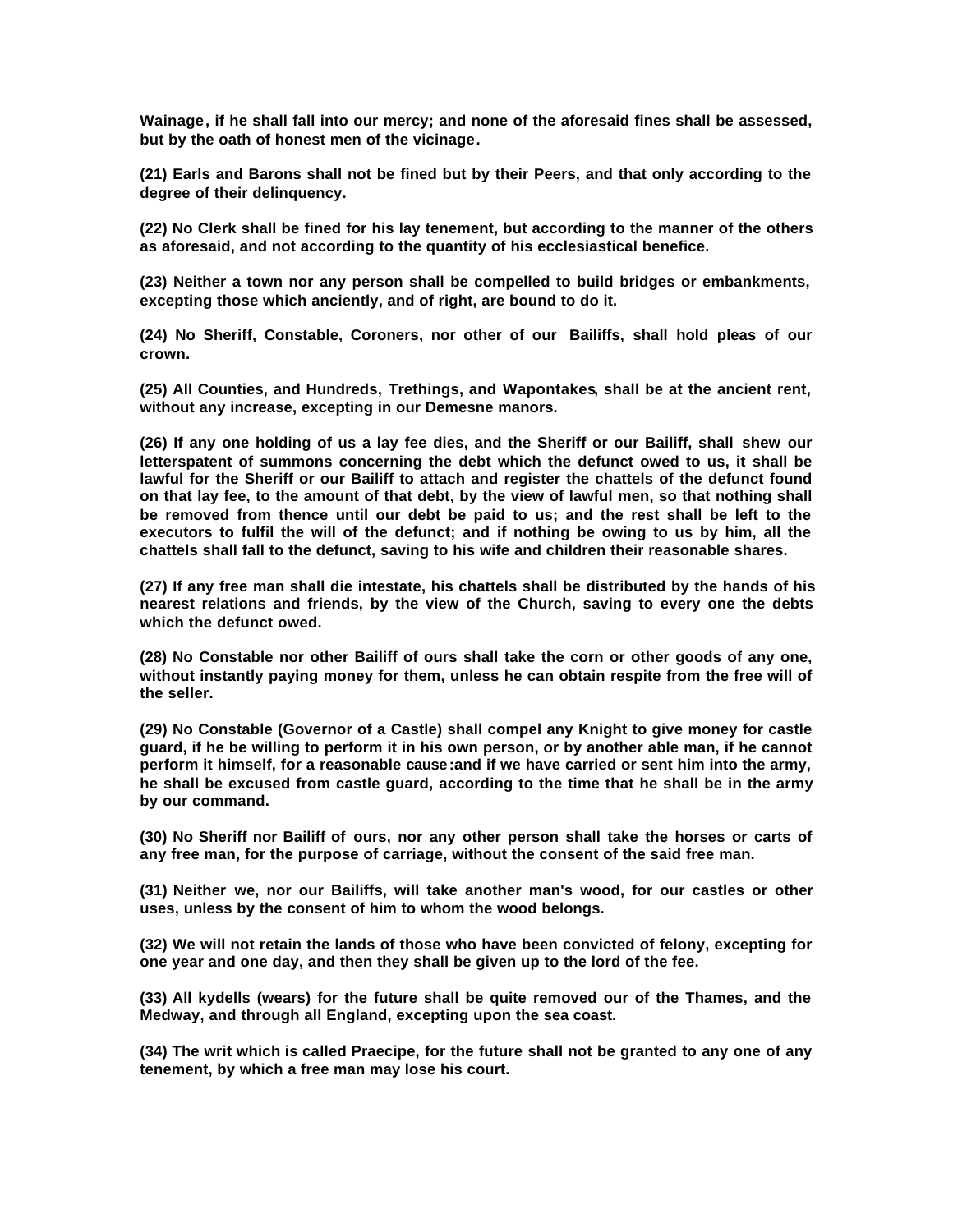**(35) There shall be one measure of wine throughout all our kingdom, and one measure of ale, and one measure of corn, namely the quarter of London; and one breadth of dyed cloth, and of russets, and of halberjects, namely, two ells within the lists. Also it shall be the same with weights as with measures.**

**(36) Nothing shall be given or taken for the future for the Writ of Inquisition of life or limb; but it shall be given without charge, and not denied.**

**(37) If any hold of us by Fee Farm or Socage, or Burgage, and hold land of another by Military Service, we will not have the custody of the heir, nor of his lands, which are of the fee of another, on account of that Fee Farm, or Socage, or Burgage; nor will we have the custody of the Fee Farm, Socage or Burgage, unless the Fee Farm owe Military Service. We will not have the custody of the heir, nor of the lands of any one, which he holds of another by Military Service, on account of any Petty Sergeantry which he holds of us by the service of giving us daggers, or arrows, or the like.**

**(38) No Bailiff, for the future, shall put any man to his law, upon his own simple affirmation, without credible witnesses produced for the purpose.**

**(39) No freeman shall be seized, or imprisoned, or dispossessed, or outlawed, or in any way destroyed; nor will we condemn him, nor will we commit him to prison, excepting by the legal judgement of his peers, or by the laws of the land.**

**(40) To none will we sell, to none will we deny, to none will we delay right or justice.**

**(41) All Merchants shall have safety and security in coming into England, and going out of England, and in staying and in travelling through England, as well by lands as by water, to buy and sell, without any unjust exactions, according to ancient and right customs, excepting the time of war, and if they be of a country at war against us:and if such are found in our land at the beginning of a war, they shall be apprehended without injury of their bodies and goods, until it be known to us, or to our Chief Justiciary, how the Merchants of our country are treated who are found in the country at war against us; and if ours be in safety there, the others shall be in safety in our land.**

**(42) It shall be lawful to any person, for the future, to go out of our kingdom, and to return, safely and securely, by land or by water, saving his allegiance to us, unless it be in time of war, for some short space, for the common good of the kingdom:excepting prisoners and outlaws, according to the laws of the land, and of the people of the nation at war against us, and Merchants who shall be treated as it is said above.**

**(43) If any hold of any escheat, as of the Honor of Wallingford, Nottingham, Boulogne, Lancaster, or of other escheats which are in our hand, and are Baronies, and shall die, his heir shall not give any other relief, nor do any other service to us, than he should have done to the Baron, if that Barony had been in the hands of the Baron; and we will hold it in the same manner that the Baron held it.**

**(44) Men who dwell without the Forest, shall not come, for the future, before our Justiciaries of the Forest on a common summons; unless they be parties in a plea, or sureties for some person or persons who are attached for the Forest.**

**(45) We will not make Justiciaries, Constables, Sheriffs, or Bailiffs, excepting of such as know the laws of the land, and are well disposed to observe them.**

**(46) All Barons who have founded Abbies, which they hold by charters from the Kings of England, or by ancient tenure, shall have the custody of them when they become vacant, as they ought to have.**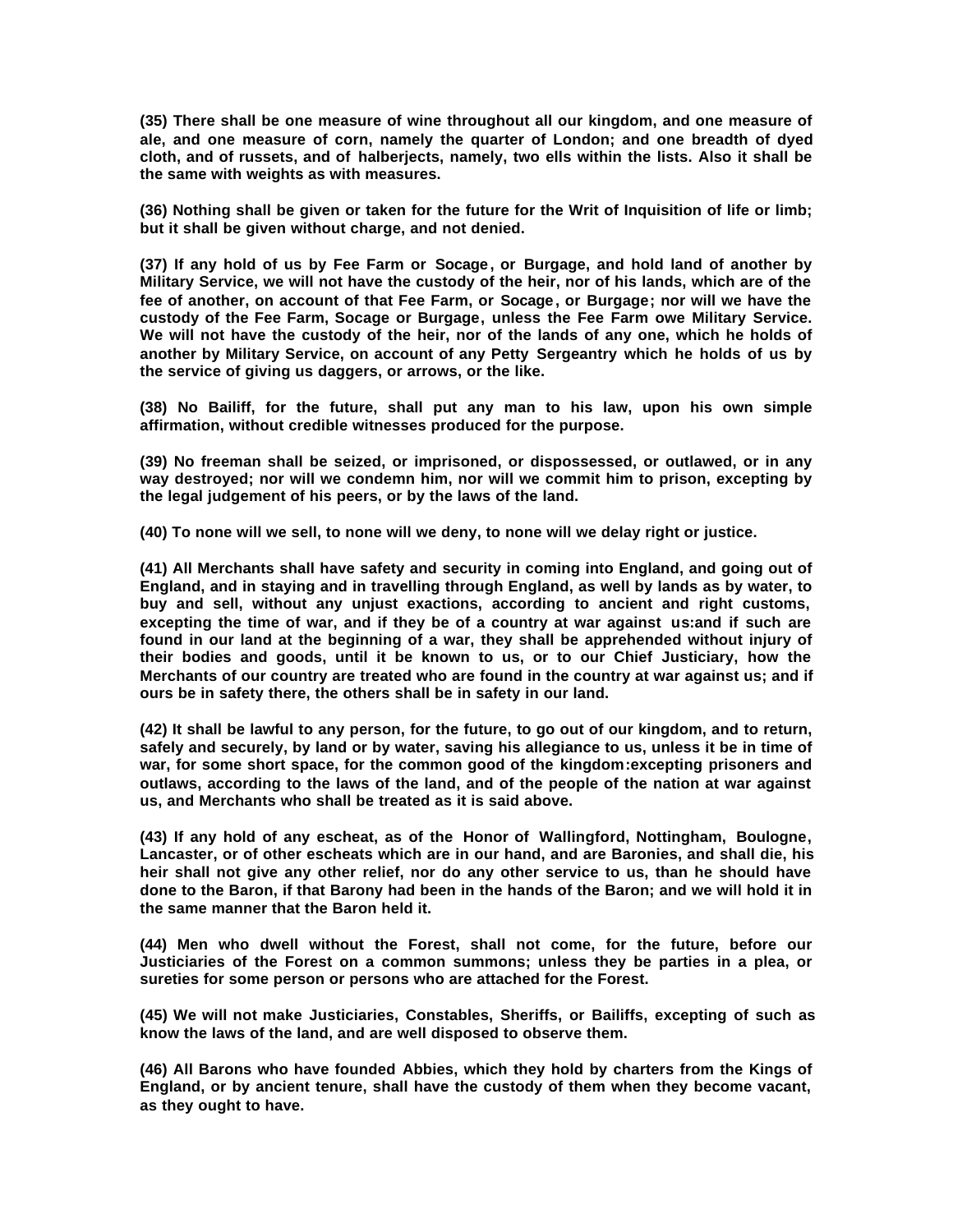**(47) All Forests which have been made in our time, shall be immediately disafforested; and it shall be so done with Water banks, which have been taken or fenced in by us during our reign.**

**(48) All evil customs of Forests and Warrens, and of Foresters and Warreners, Sheriffs and their officers, Water banks and their keepers, shall immediately be inquired into by twelve Knights of the same county, upon oath, who shall be elected by good men of the same county; and within forty days after the inquisition is made, they shall be altogether destroyed by them never to be restored; provided that this be notified to us before it be done, or to our Justiciary, if we be not in England.**

**(49) We will immediately restore all hostages and charters, which have been delivered to us by the English, in security of the peace and of their faithful service.**

**(50) We will remove from their bailiwicks the relations of Gerard de Athyes, so that, for the future they shall have no bailiwick in England; Engelard de Cygony, Andrew, Peter, and Gyone de Chancell, Gyone de Cygony, Geoffrey de Martin, and his brothers, Philip Mark, and his brothers, and Geoffrey his nephew, and all their followers.**

**(51) And immediately after the conclusion of the peace, we will remove out of the kingdom all foreign knights, crossbow men, and stipendiary soldiers, who have come with horses and arms to the molestation of the kingdom.**

**(52) If any have been disseised or dispossessed by us, without a legal verdict of their peers, of their lands, castles, liberties, or rights, we will immediately restore these things to them; and if any dispute shall arise on this head, then it shall be determined by the verdict of the twenty five Barons, of whom mention is made below, for the security of the peace. Concerning all those things of which any one hath been disseised or dispossessed, without the legal verdict of his peers by King Henry our father, or King Richard our brother, which we have in our hand, or others hold with our warrants, we shall have respite, until the common term of the Crusaders, excepting those concerning which a plea had been moved, or an inquisition taken, by our precept, before our taking the Cross; but as soon as we shall return from our expedition, or if, by chance, we should not go upon our expedition, we will immediately do complete justice therein.**

**(53) The same respite will we have, and the same justice shall be done, concerning the disafforestation of the forests, or the forests which remain to be disafforested, which Henry our father, or Richard our brother, have afforested; and the same concerning the wardship of lands which are in another's fee, but the wardship of which we have hitherto had, occasioned by any of our fees held by Military Service; and for Abbies founded in any other fee than our own, in which the Lord of the fee hath claimed a right; and when we shall have returned, or if we shall stay from our expedition, we shall immediately do complete justice in all these pleas.**

**(54) No man shall be apprehended or imprisoned on the appeal of a woman, for the death of any other man than her husband.**

**(55) All fines that have been made by us unjustly, or contrary to the laws of the land; and all fines that have been imposed unjustly, or contrary to the laws of the land, shall be wholly remitted, or ordered by the verdict of the twenty five Barons, of whom mention is made below, for the security of the peace, or by the verdict of the greater part of them, together with the aforesaid Stephen, Archbishop of Canterbury, if he can be present, and others whom he may think fit to bring with him:and if he cannot be present, the business shall proceed, notwithstanding, without him; but so, that if any one or more of the aforesaid twenty five Barons have a similar plea, let them be removed from that particular**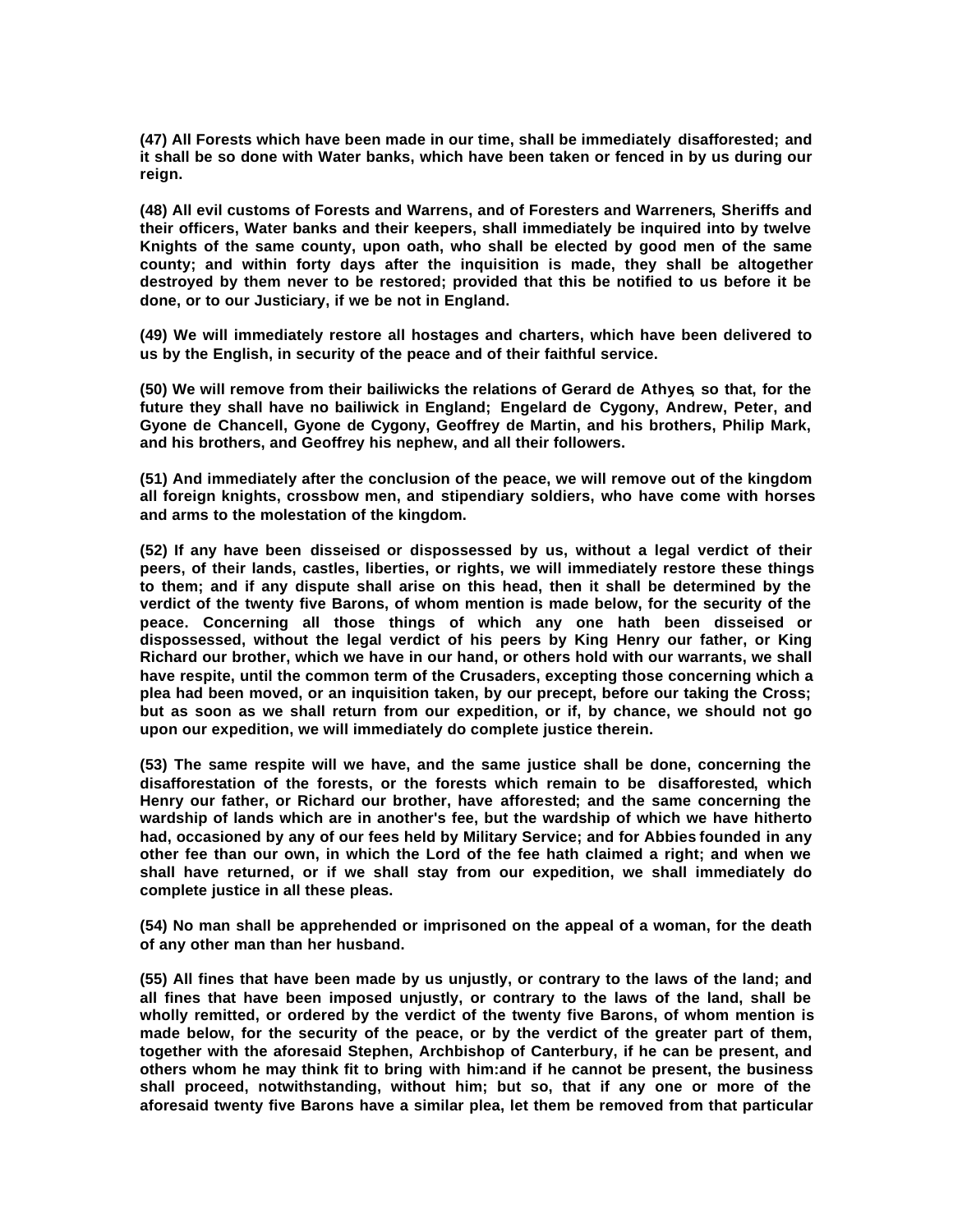**trial, and others elected and sworn by the residue of the same twenty five, be substituted in their room, only for that trial.**

**(56) If we have disseised or dispossessed any Welshmen of their lands, or liberties, or other things, without a legal verdict of their peers, in England or in Wales, they shall be immediately restored to them; and if any dispute shall arise upon this head then let it be determined in the Marches by the verdict of their peers: for a tenement of England, according to the law of England; for a tenement of Wales, according to the law of Wales; for tenement of the Marches, according to the law of the Marches. The Welsh shall do the same to us and to our subjects.**

**(57) Also concerning those things of which any Welshman hath been disseised or dispossessed without the legal verdict of his peers, by King Henry our father, or King Richard our brother, which we have in our hand, or others hold with our warrant, we shall have respite, until the common term of the Crusaders, excepting for those concerning which a plea had been moved, or an inquisition made, by our precept, before our taking the cross. But as soon as we shall return from our expedition, or if, by chance, we should not go upon our expedition, we shall immediately do complete justice therein, according to the laws of Wales, and the parts aforesaid.**

**(58) We will immediately deliver up the son of Llewelin, and all the hostages of Wales, and release them from their engagements which were made with us, for the security of the peace.**

**(59) We shall do to Alexander King of Scotland, concerning the restoration of his sisters and hostages, and his liberties and rights, according to the form in which we act to our other Barons of England, unless it ought to be otherwise by the charters which we have from his father William, the late King of Scotland; and this shall be by the verdict of his peers in our court.**

**(60) Also all these customs and liberties aforesaid, which we have granted to be held in our kingdom, for so much of it as belongs to us, all our subjects, as well clergy as laity, shall observe towards their tenants as far as concerns them.**

**(61) But since we have granted all these things aforesaid, for GOD, and for the amendment of our kingdom, and for the better extinguishing the discord which has arisen between us and our Barons, we being desirous that these things should possess entire and unshaken stability for ever, give and grant to them the security underwritten; namely, that the Barons may elect twenty five Barons of the kingdom, whom they please, who shall with their whole power, observe, keep, and cause to be observed, the peace and liberties which we have granted to them, and have confirmed by this our present charter, in this manner:that is to say, if we, or our Justiciary, or our bailiffs, or any of our officers, shall have injured any one in any thing, or shall have violated any article of the peace or security, and the injury shall have been shown to four of the aforesaid twenty five Barons, the said four Barons shall come to us, or to our Justiciary if we be out of the kingdom, and making known to us the excess committed, petition that we cause that excess to be redressed without delay. And if we shall not have redressed the excess, or, if we have been out of the kingdom, our Justiciary shall not have redressed it within the term of forty days, computing from the time when it shall have been made known to us, or to our Justiciary if we have been out of the kingdom, the aforesaid four Barons, shall lay that cause before the residue of the twenty five Barons; and they, the twenty five Barons, with the community of the whole land, shall distress and harass us by all the ways in which they are able; that is to say, by the taking of our castles, lands, and possessions, and by any other means in their power, until the excess shall have been redressed, according to their verdict; saving harmless our person, and the persons of our Queen and children; and when it hath been redressed, they shall behave to us as they have done before.**